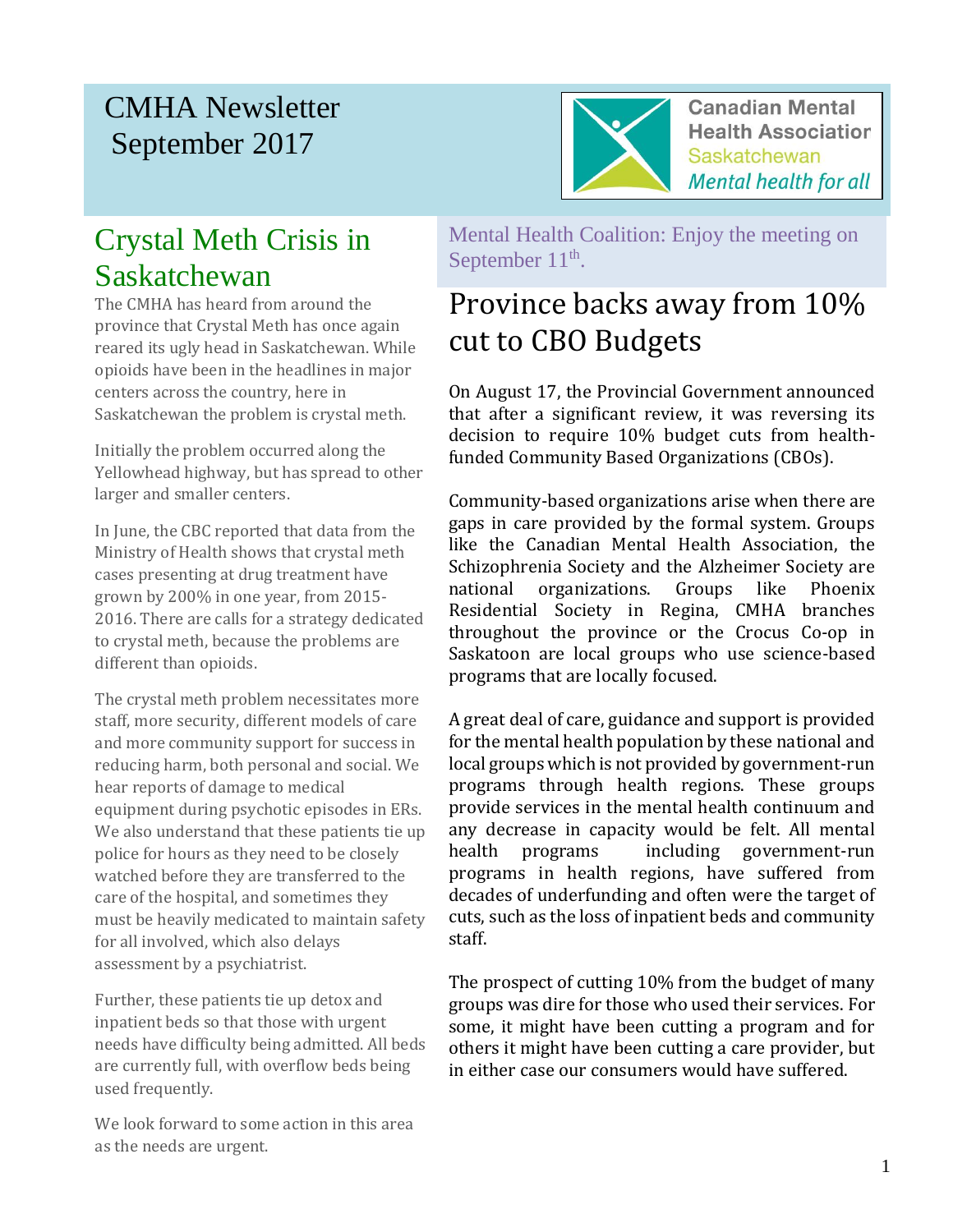### CMHA Saskatchewan Division Newsletter September 2017



## What Should our Mental Health System Look Like in an Amalgamated Region?

Health Regions are amalgamating. How will that affect service provision in Mental Health  $\&$ Addiction Services in the province of Saskatchewan?

What do we, as the mental health and addictions community, want our system to look like? Here are some ideas gathered from across the country and around the world:

- 1) Public Education and Prevention Programs Upstream
- 2) A dedicated but connected Mental Health/Addictions Emergency in major centres;
- 3) Adequately resourced inpatient units with adequate inpatient capacity that provide the proper therapeutic environments for different diagnoses;
- 4) Special inpatient units for complex patients;
- 5) Adequately resourced Day Hospitals to assist in the transition back to the community;
- 6) Community Step Up/Step Down beds, as promised by the Government when SHNB was being re-developed;
- 7) Dedicated security in units;
- 8) Collaborative Mental Health care practices, involving primary care physicians with psychiatrists and mental health teams;
- 9) 24-hour care, seven days a week;
- 10) Walk-in care in major centres;
- 11) Telehealth mental health care for rural and remote services;
- 12) Funded peer support programs;
- 13) Networks of care providers who use each other as resources;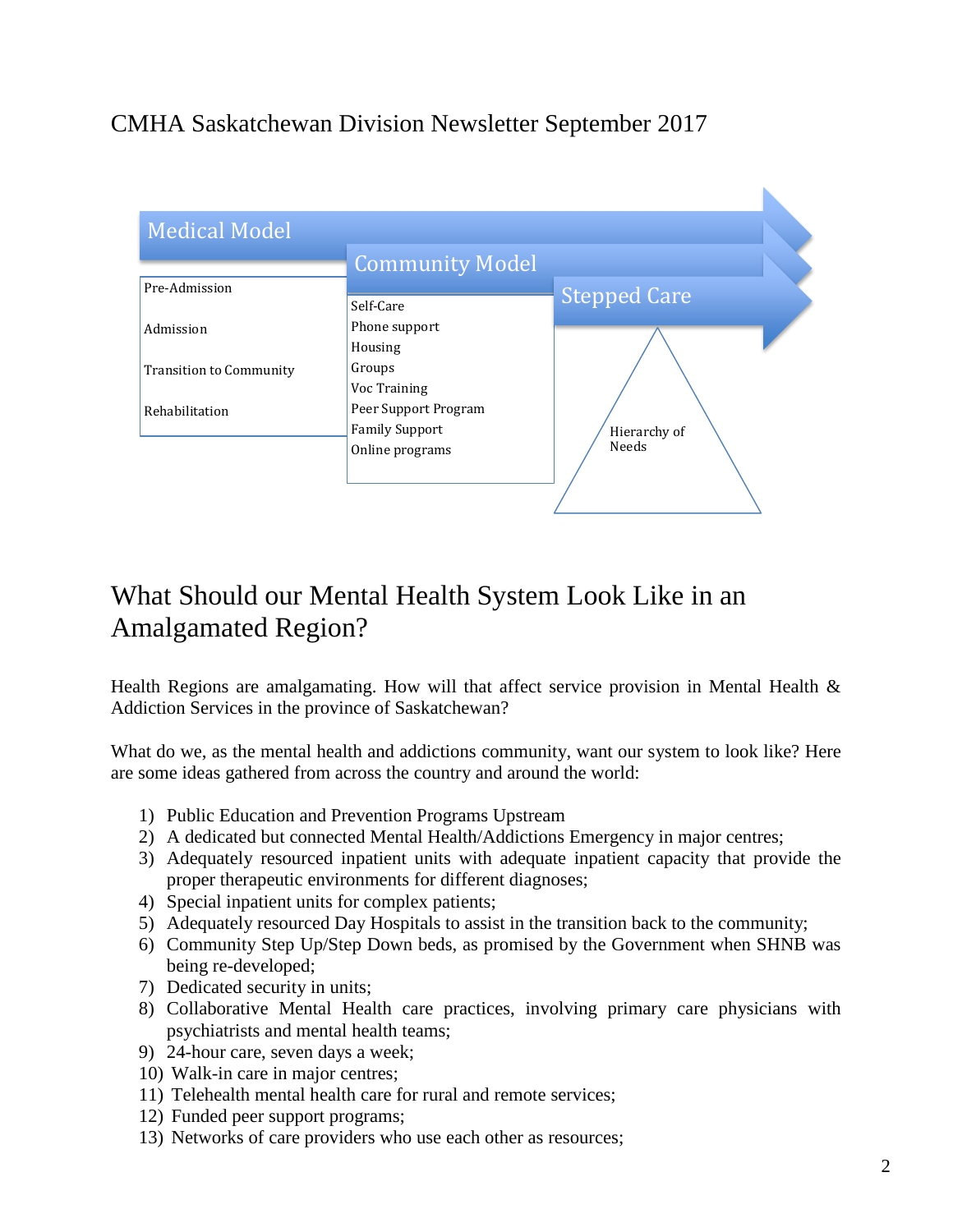$Human$   $Right$   $\mathcal{S}-\text{CMHA}$  staff met at the end of August with staff from the Saskatchewan Human Rights Commission in Saskatoon to discuss systemic discrimination against the mentally ill. For many years, mental health services have been underfunded in Saskatchewan. This is despite the urgent and wellunderstood need for services for mental health consumers. Funding hasn't, and doesn't match the urgency or incidence of addiction, depression, anxiety and psychotic disorders. In 1960, there were 4400 mental health beds in the large institutions in the province. These institutions were unsatisfactory in many ways but provided for everything, including meals and recreation. The promise with de-institutionalization and community living for all was that the funding for the beds would be transferred to services in the community and support for those de-institutionalized. That never occurred to the extent that was needed. Currently, there are just over 130 inpatient beds in the province, not including the rehab beds at Sask Hospital in North Battleford. While the implementation of the SAID program has been a positive change, persons with mental illness for many years lived in poverty (and still do), in unhealthy and unsafe housing, having little money for healthy food, recreation or transportation. As such, many live poor quality lives and die much younger than their healthy counterparts in the population. Discussions are also planned with the Child Advocate and other opinion leaders in the province.

The  $C.A.R.E$  Program – The CMHA Sk Division is very pleased to have someone with Rebecca Rackow BA BSW's background providing leadership in implementing the C.A.R.E Program. The acronym C.A.R.E. refers to the Caregiver Affected Recovery Education Program. Rebecca has a wide range of human services experience, including working with seniors, children with special needs and in research. Rebecca has degrees in both Psychology and Social Work, and therefore has a broad view of the issues in the mental health field.

One of the main goals of the CARE program is to educate caregivers to those with special needs or diagnoses or undiagnosed conditions such as depression or anxiety or any other person needing care, and to remind them that self-care is not selfish. Peoples' situations are often unique but they require care. Rebecca began to develop this program after she recognized that caregivers are seen by the system as disposable, in that when they burn out they can be easily replaced. Often employers predict that a caregiver will only stay in a position for several years because the work is so hard physically and emotionally. Of course, family caregivers don't have the luxury of moving on even if they are burned out.

Rebecca argues that almost every person is in the position of being a caregiver at one or several points in their lives. Copies of Rebecca's workbook are available directly from Rebecca at 306 525-5601 x 224. Rebecca is planning a day-long workshop to work through the concepts in the workbook and from that perhaps building a support group if that is the desire. Rebecca's email address is: Rebeccar@cmhask.com.

Remember CMHA Sask Division in your will in order to support our ongoing work on reducing stigma, advocating for increased funding of mental health services across the province, ensuring the best quality of programs and providing suicide awareness and mental health first aid programs.

UPCOMING EVENTS September 24, 2017 -- Mini Indy in support of OSI-CAN September 18-20, 2017 -- Mental Health for All Conference, Toronto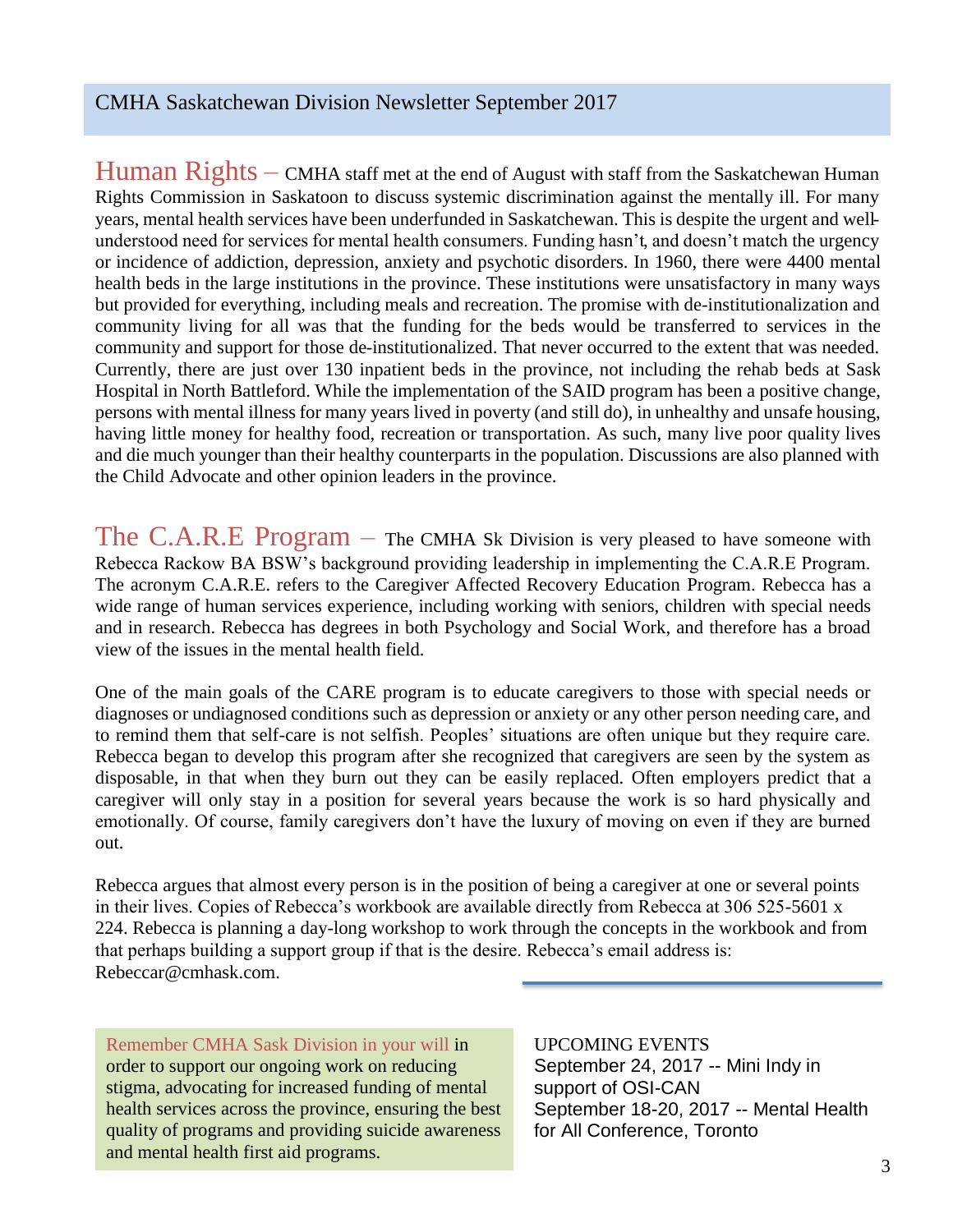## CMHA Cash Calendar Sales – Support CMHA by buying a cash

calendar: You might wonder how purchasing a cash calendar helps CMHA? While CMHA has several sources of funding, the money brought in from the sales of the Cash Calendar helps fund much of the advocacy and public education work that CMHA does on an ongoing basis. This year's edition is in celebration of "100 Years of Making Mental Health Matter" This year we opened up the artwork to the general public through social media, in celebration of CMHA's 100<sup>th</sup> Birthday in Canada. The calendar includes beautiful artwork as well as impact statements illustrating how art supports their mental health. So far, we have many very supportive and positive statements about the calendar and the powerful message it sends.

You can purchase a calendar by going online to [www.sk.cmha.ca](http://www.sk.cmha.ca/) or by calling 1-800-461-5483. Draws start mid-January 2018 so get your calendars soon. They make great gifts and great Christmas gifts. There are daily draws of \$100 and several through the year of \$1000, and also a \$25,000 Sweetheart Draw on February  $14<sup>th</sup>$ , 2018. There is also a draw for a trip, Roughrider vouchers and a spa getaway package.

### CMHA Position on Medical Assistance in Dying

On September 7, 2017 the CMHA National Office released its position paper on Medical Assistance in Dying (Maid).

#### "**Our Position**:

As a recovery-oriented organization, CMHA does not believe that mental illnesses are irremediable, though they may be grievous or unbearable. We recognize that people with mental illnesses can experience unbearable psychological suffering as a result of their illness, but there is always the hope of recovery.

CMHA's position on medical assistance in dying in Canada is that **people with a mental health problem or illness should be assisted to live and thrive**."

### **The position paper also outlined four recommendations**:

- 1. Support Recovery
- 2. Continue to invest in community mental health and addictions services and supports
- 3. Develop a national suicide prevention strategy
- 4. Invest in research to accurately predict and understand the course of illness in mental health and substance use.

4